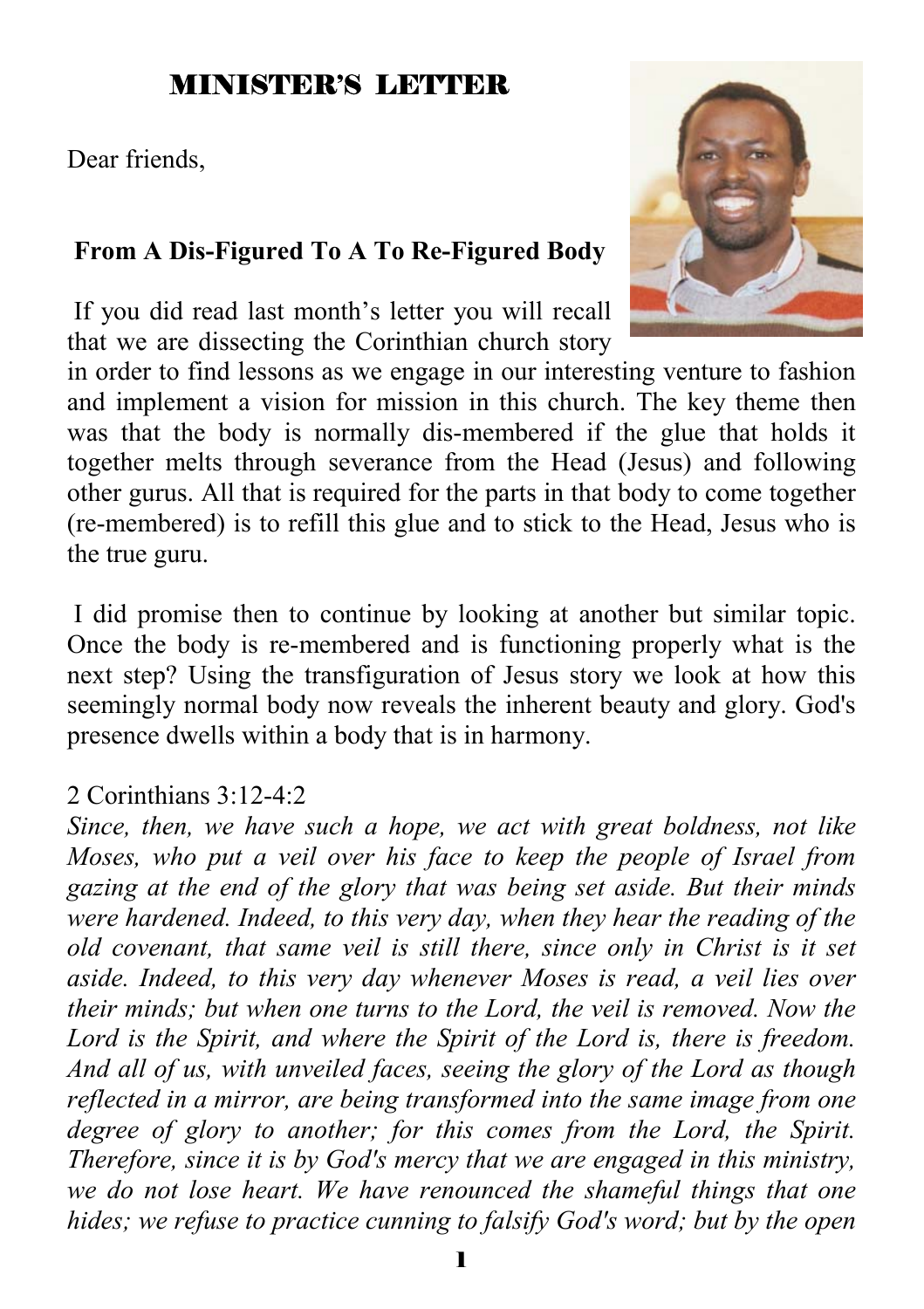*statement of the truth we commend ourselves to the conscience of everyone in the sight of God.* 

#### **The Glory that Straitjackets, Blinds and Kills**

At stake in all this is how the various parts in the body interact with each other. Is it through some dos and don'ts (Law) or without boundaries (grace)? Which kind makes the body aglow and which makes it gloomy? Paul admits the Law did arrive in a blaze of glory. It did "reflect" God. But its glory was so blinding, so harsh, so deadly, that Moses was forced to put a veil over his face (3:7)! Relationships that are set on law may look perfect and glorious but they are bound to hit the rocks sooner or later. To be a recipient of such glory is much like being a misbehaving child whose parent glares (glowers) at her from across the room. The child immediately understands the end (as in "purpose") of the glower and stops in her tracks. She crumbles, loses heart (4:1), shrivels up; her activities come to "an end." The glower strikes her down. In effect, the parent could just as easily have straitjacketed the child--giving her no room to wiggle or escape.

 Such a child ends up with a dis-figured body. The Law works the same way. Its truth (about us) is piercing criticism, it puts us "in our place," it straitjackets us. When people set themselves laws it leads to the who is in and who is out attitude. Soon they perfect the "ministry of condemnation" (3:9). It is blinding glory in that it obscures human perception, and deceives people into believing that the Law gives the life that counts. Paul notes that the fake glory of the law has lost it because of the greater glory, that is, the arrival of Jesus (3:10). The purpose of the Law is nothing less than to kill us! Just as the parent's glower is intended to stop the child, so is God's glower intended to stop us cold.

#### **The Glory that Saves**

With Jesus, a different kind of glory arrives which Paul describes as a "greater glory" (3:10). This glory is "permanent" (3:11) and it "gives life" (3:6). It signals "the end" of the first glory. It is crucial to note that the former glory does not end simply because it is discarded. God does not just flip the switch on the first glory and apologize for having turned it on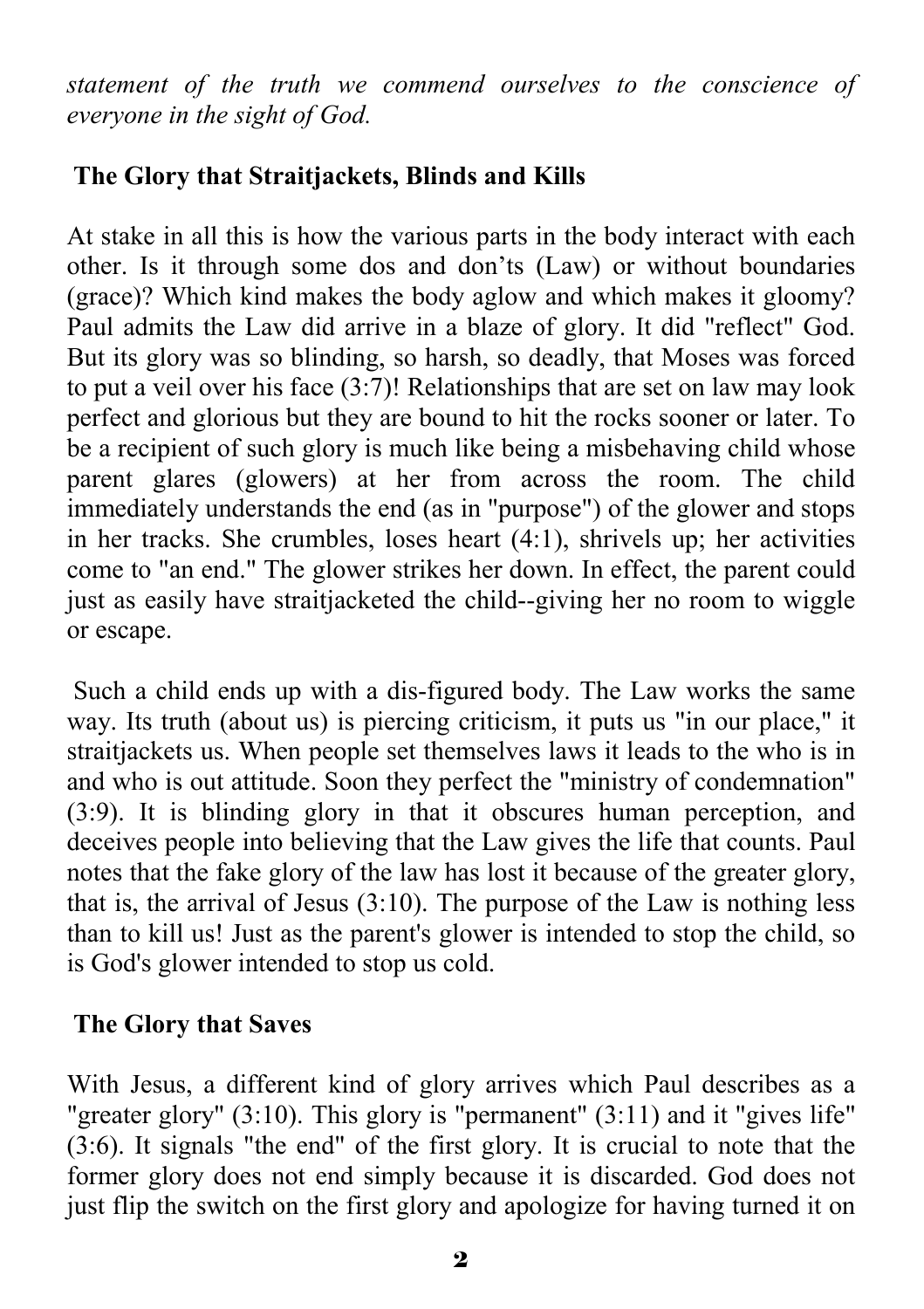in the first place. No, its power blazes on--beaming directly at us. It ends only because Jesus positions himself between it and us. He takes the Law's deadly heat. That's what Jesus did on the cross. He allowed the glower of the Law to destroy him. He suffered both the end (as in "the purpose") of the Law and the end (as in "the consequences") of the Law in his body, leaving us (our bodies) unscathed. Thus Good Friday signalled the day when the Law's time was up, and when its deadly consequence and its intended purpose were accomplished. In short, in Jesus the Law met its ends. Furthermore, and this is what makes that news so good, because of Jesus' glorious triumph over the Law, a new and bright future shines on us called eternal life.

Thus our bodies can bask in this glory. When we look at Jesus we see God's greater glory beaming not only at us but also in us; that is why Paul calls Christ's glory a reflected glory: "the glory of the Lord as though reflected in a mirror" (3:18). This reflection transforms the way we see the world and each other. Once the veil is removed Seeing Christ with unveiled faces, we go from one degree of glory (the Law) to another (the Gospel). In Jesus we see, for the first time, the glory of the Law unveiled; we see the "death" and "condemnation" which would have been ours had Jesus not intervened. Simultaneously, we see the greater glory: the life and justification in Christ that replaces the Law. Thus, when we see God's glory in Jesus, we see a merciful God. We feel the glow of his pleasure, and reflect it back. It's like the flashes of pride a parent beams across the room at the child. "'Atta girl! You're really something! You just tickle me pink!" Again, the child instantly understands. But this time the parent "lights up her life," and she is aglow with joy; she snaps into action, she sings, she dances, she radiates the love she has received. So we glow with God's love for us in Jesus.

The glow of our faith is reflected (as in a mirror) in many directions, both to God and to the people around us. And it results in what Paul called the "ministry of justification" (3:9, the opposite of the Law's ministry of condemnation). In short, the ministry of justification "gives life" (v. 6).

 So we return to the question, how do we ensure harmony in the body church? If we choose laws and boundaries we set ourselves on the path of destruction. If we choose openness to each other it is a path that leads to a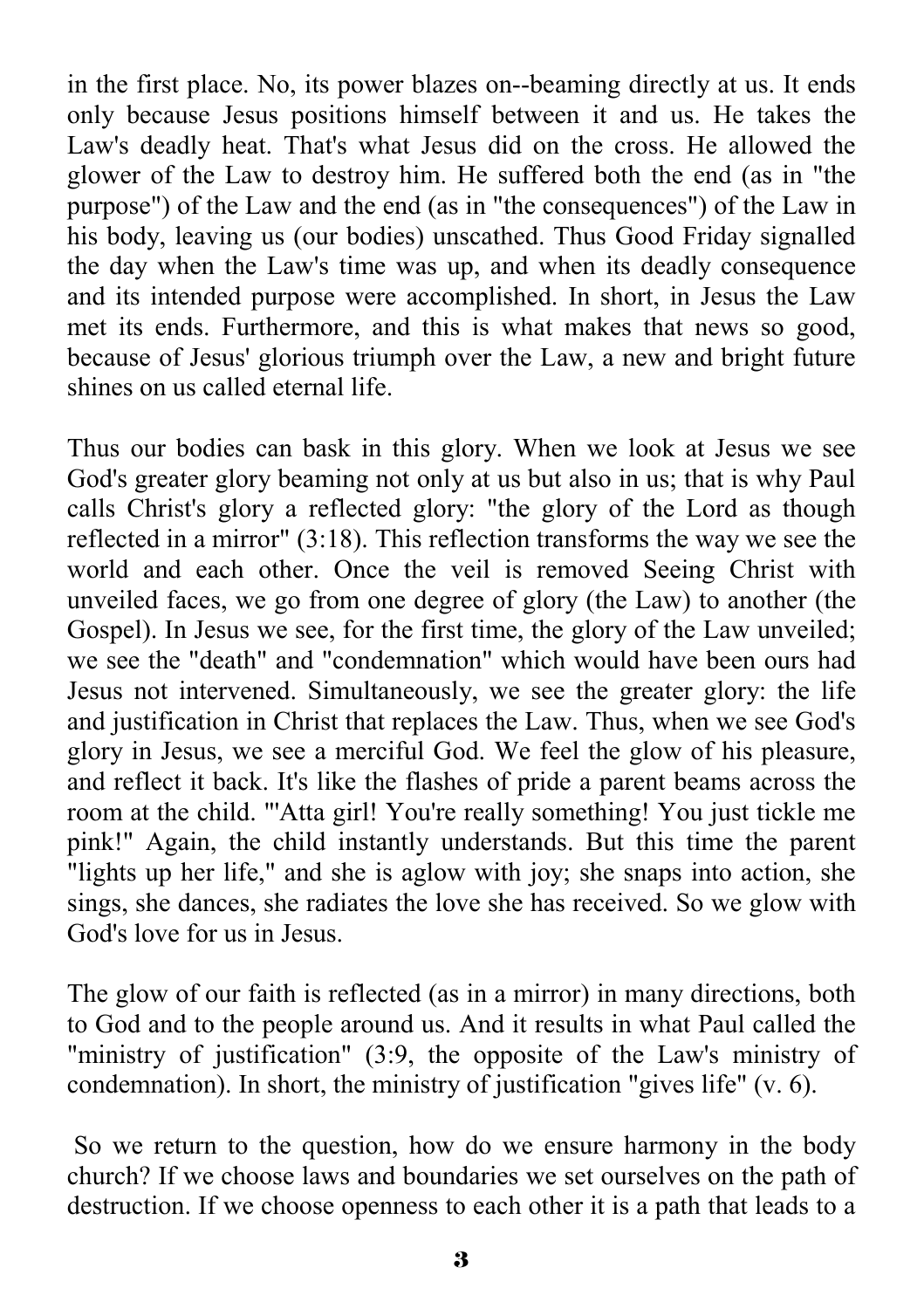glorious reflection of Christ's image on each other. We treat each of God's image honourably and respectively and rejoice or mourn with it since so we also are. No one is excluded, everyone is included. That is a re-figured body in which Christ himself is pleased to dwell. May we be so at Martin Way.

 $-$  < 0 >  $-$ 



## **Presents THE HIDING PLACE…**

1937. A gentle family of watchmakers provided support and a secret room to hide Jews. The watch shop was full of laughter until the alarm sounded when everyone's life depended on the Jews getting to the secret room. Finally the family were betrayed but even in a concentration camp they knew God's love:

*"We must tell people that there is no pit so deep that he is not deeper still. They will listen to us, because we have been here."* 

Share in the joys and sorrows, struggles and victory of this inspiring true story.

Don't forget to bring your friends!

Thursday 29th March 7:30pm (doors open 7:00pm) Friday 30th March 7:30pm (doors open 7.00pm ) Saturday 31st March 3:00pm (doors open 2.30pm ) Saturday 31st March 7:30pm (doors open 7.00pm )

Adults £9, concessions £6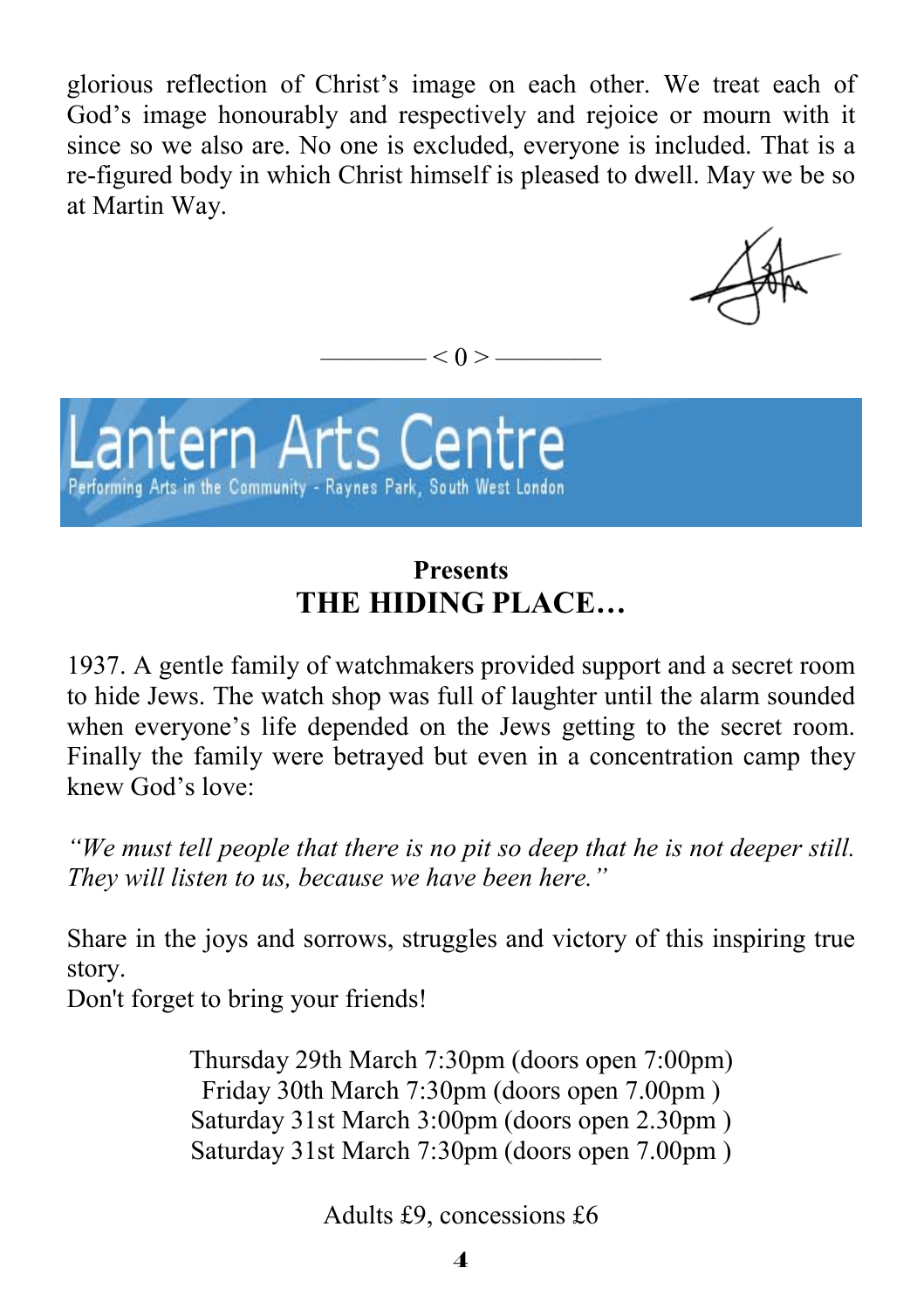### **FAIRTRADE FORTNIGHT 2007 GHANGE CHOOSE 26th FEBRUARY - 11th MARCH IRTRADE**

# THE FAIRTRADE FOUNDATION QUIZ

1. The FAIRTRADE Mark is the UK's independent consumer label guaranteeing that a product is giving producers in developing countries a better deal. It is black, white and which other 2 colours?

2. Which television newsreader is the patron of the Fairtrade Foundation, the UK's independent Fairtrade certification body?

3. The idea of selling Fairtrade products originally came from an appeal from coffee farmers in which Latin American country?

4. The first product to carry the FAIRTRADE Mark was launched in 1994. Was it: (a) coffee (b) tea (c) chocolate?

5. What is the name of the leading brand of Fairtrade coffee?

6. Which two UK supermarkets were the first to sell Fairtrade bananas in the year 2000?

7. Most Fairtrade bananas sold in the UK come from the Windward Islands in the Caribbean. Name two of the islands.

8. What colour are coffee beans when they are ripe for harvesting?

9. In 2001, which place in the North West of England declared itself the world's first Fairtrade Town?

(a) Garstang (b) Bolton (c) Chester

10. Which national train company became the first to switch all its coffee, tea, hot chocolate to Fairtrade in March 2006?

11. Which was the first UK supermarket to switch all its own-label coffee to Fairtrade?

12. What Fairtrade product did TV presenter and comedian Harry Hill use to make false teeth in a Fairtrade photographic exhibition in 2006?

13. In the same Fairtrade photographic exhibition, which TV presenter made a wig out of Fairtrade cotton wool?

14. The international Fairtrade labelling network now unites 21 countries across the world. How many of these are in Europe?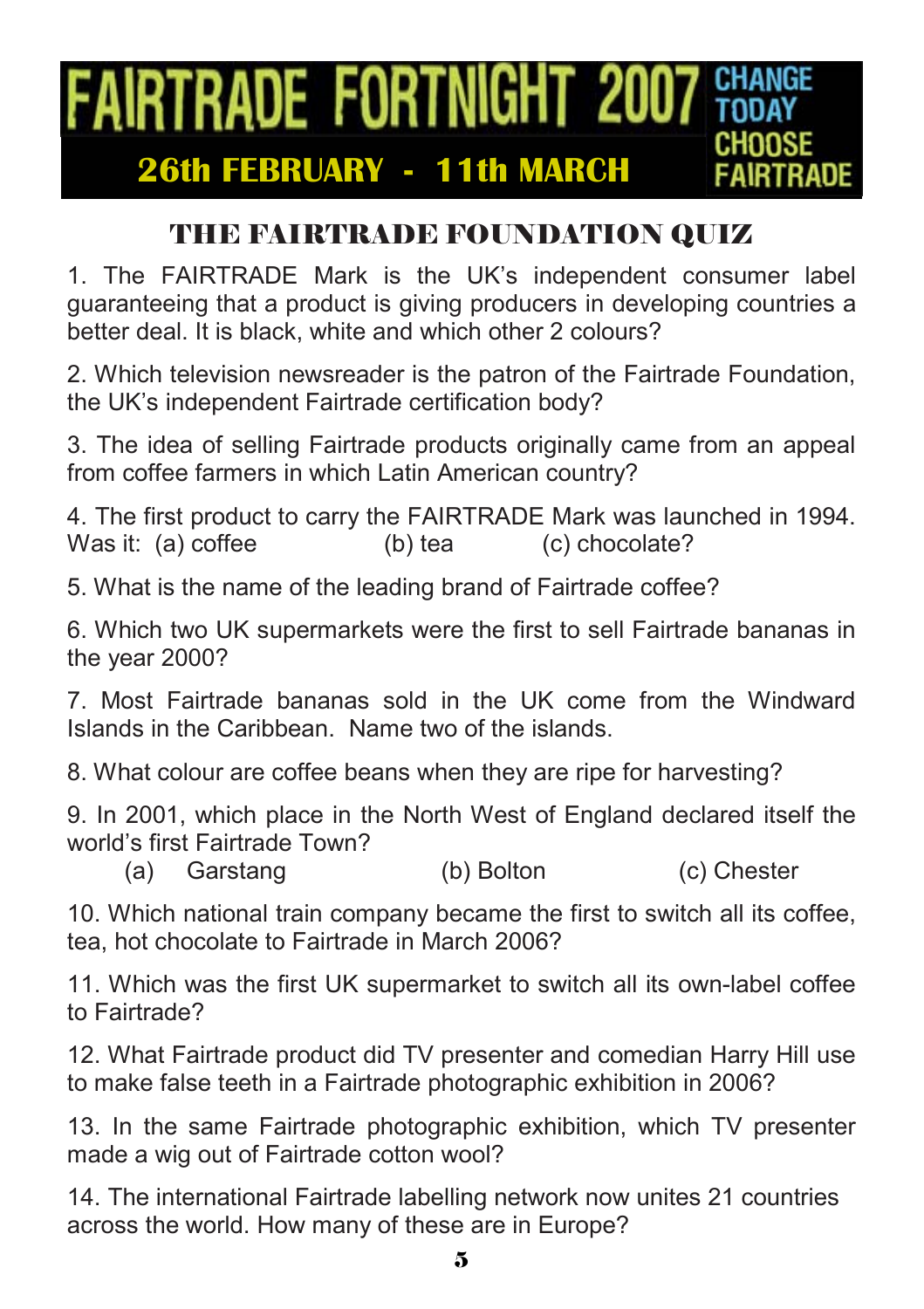15. Name two of the five countries now selling Fairtrade cotton into the UK market?

16. In Malawi, sugar farmers have literally been saving lives since they used premiums from Fairtrade to install clean water in three villages. Why had collecting water from the river been a matter of life and death?

17. Mexico, Chile and Zambia all produce which delicious Fairtrade product?

18. How many products are Fairtrade certified in the UK?

(a) less than 1,000 (b) between 1,000 and 2,000 (c) more than 2,000

19. From which three countries are Fairtrade wines sourced?

20. On average, how many Fairtrade bananas a day are eaten in the UK? (a) less than 75,000 (b) around 500,000 (c) over 750,000

21. The Fairtrade Foundation has 14 member organisations. How many can you name?

22. Which Fairtrade product does TV gardener Charlie Dimmock wear in her top for her picture in the celebrity Photo Exhibition shot by Trevor Leighton?

23. Banana farmers on the Caribbean island of Dominica are now selling another fruit into some Sainsbury's stores. What is it?

24. In April 2007, the film Black Gold will be launched, following the trials and tribulations of Ethiopian farmers trying to get a fair price on world markets. What crop, dubbed black gold in the film, are they growing?

*Answers on Page 15* 

 $< 0 >$  ——

## PUZZLE CORNER 2 FIND THIRTY BOOKS OF THE BIBLE

There are thirty books of the Bible in the below paragraph. Can you find them all? For hints and tips try asking Graham!!

 This is a most remarkable puzzle. It was found by a gentleman in an aeroplane pocket, on a flight from Los Angeles to Honolulu, keeping him occupied for hours. He enjoyed it so much, he passed it on to some friends. One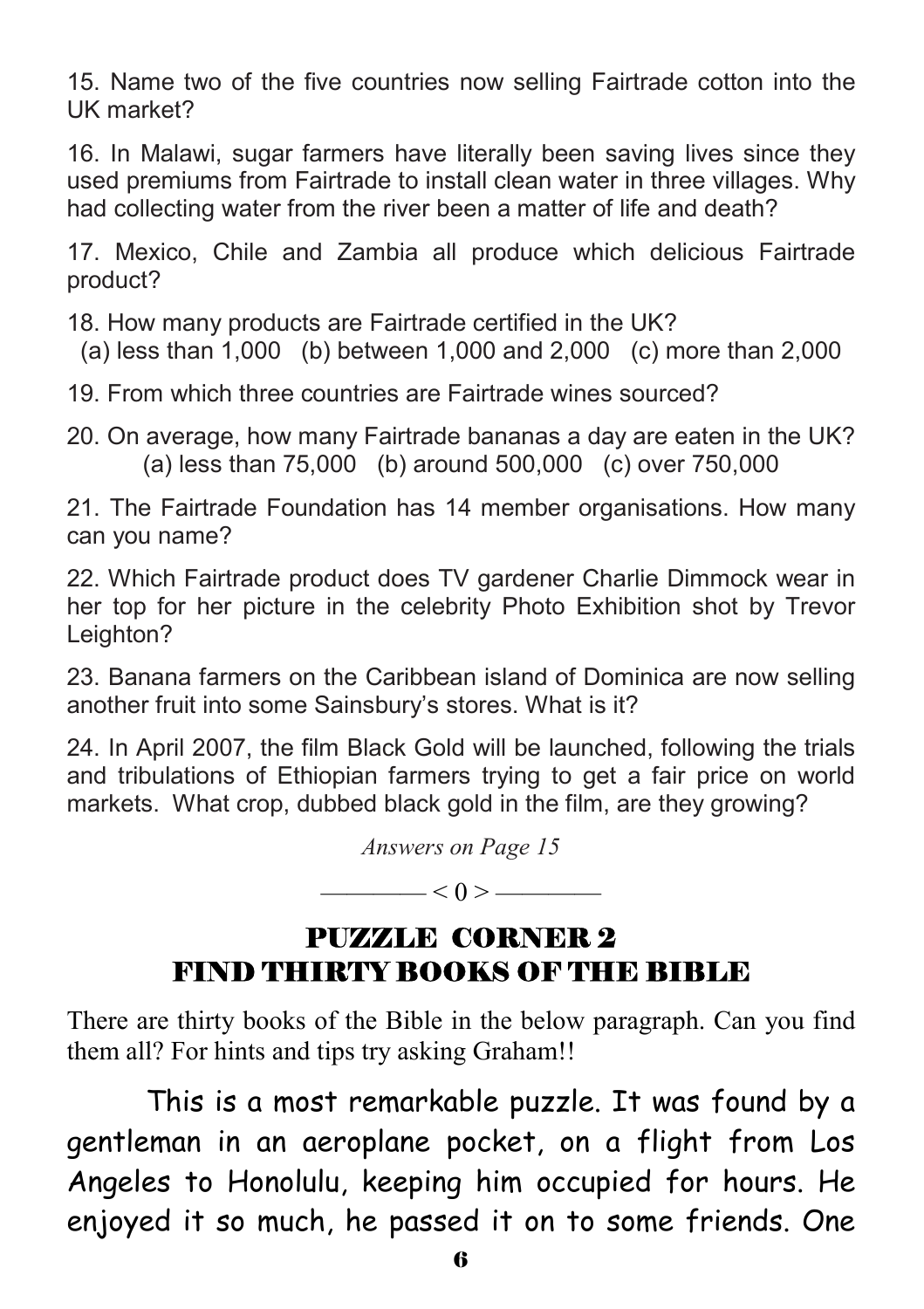friend from Illinois worked on this while fishing from his johnboat. Another friend studied it while playing his banjo. Elaine Taylor, a columnist friend was intrigued by it and she mentioned it in her weekly newspaper column. Another friend judges the job of solving this puzzle so involving, she brews a cup of tea to help her nerves. There will be some names that are really easy to spot. That's a fact. Some people, however, will soon find themselves in a jam, especially since the book names are not necessarily capitalised. Truthfully from answers we get, we are forced to admit, it usually takes a minister or scholar to see some of them at the worst. Research has shown that something in our genes is responsible for the difficulty we have in seeing the books in this paragraph. During a recent fundraising event, which featured this puzzle, the Alpha Delta Phi lemonade booth set a new sales record. The local paper, the Chronicle, surveyed over 200 patrons who reported that this puzzle was one of the most difficult they had ever seen. As Daniel Hunana humbly puts it, the books are all right here in plain view hidden from sight. Those able to find them will hear great lamentations from those who have to be shown. One revelation that may help is that books like Timothy and Samuel occur without their numbers. Also keep in mind that punctuation and spaces in the middle are normal. A chipper attitude will help you compete really well against those who claim to know the answers. Remember, there is no need for a mad exodus; there really are 30 books of the Bible lurking somewhere in this paragraph waiting to be found.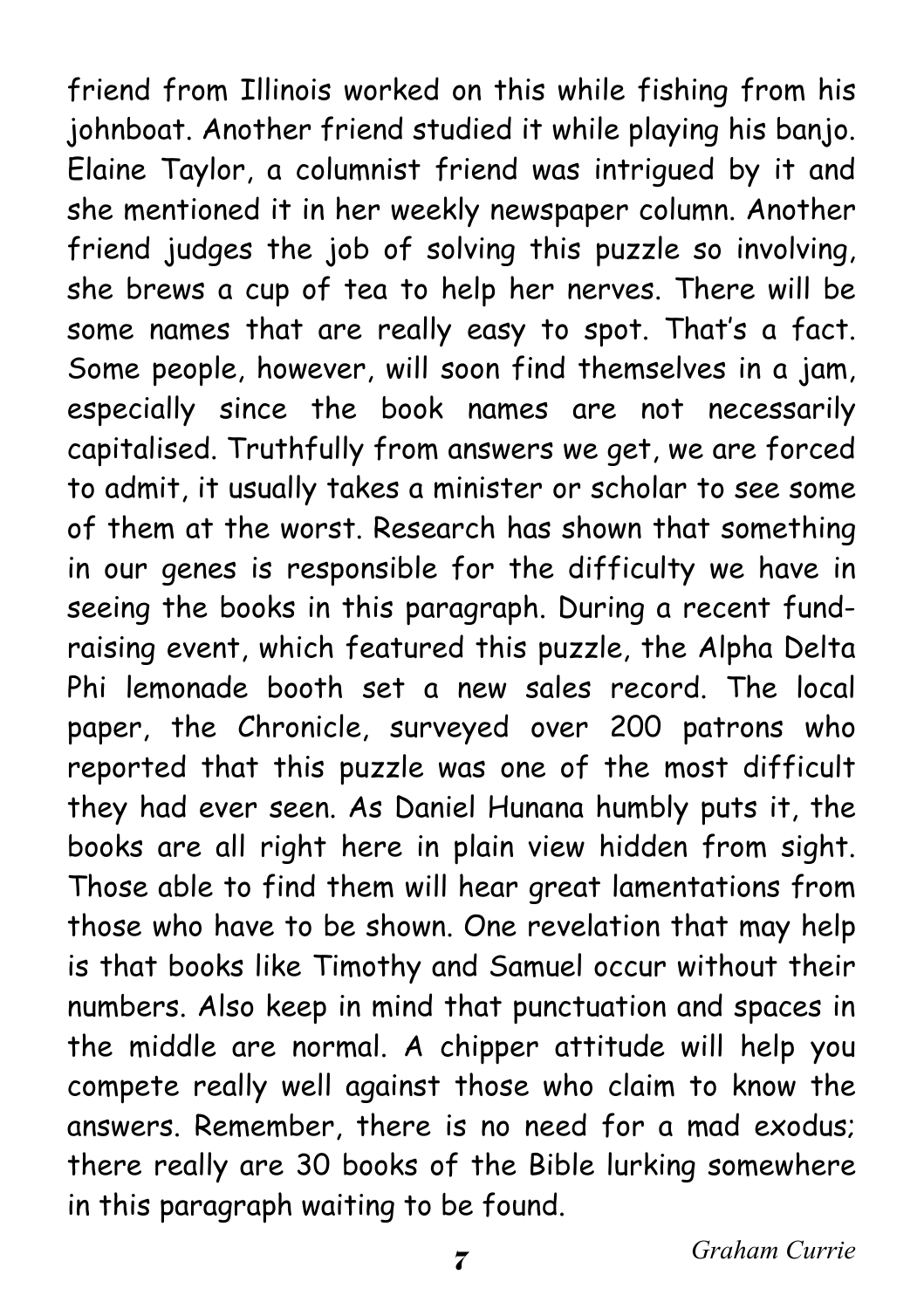John has been looking at the four distinct images of the Holy Spirit over a number of issues of our Newsletter, this is the third part of the series looking at the Holy Spirit as a Blowing Wind.

*Andrew Fox* 

# Holy Spirit as the Blowing Wind:

This brings to mind John 3:8:

*The wind blows wherever it pleases spirit. You hear its sound, but cannot tell where it comes from or where it is going.* 



So it is with everyone born of the **Spirit**.



The word **spirit** in both Hebrew and Greek means "breath" or "**wind**." Both a breath of air and a breeze are appropriate images for the **Holy Spirit**.

 Maple trees depend on the **wind** to blow their seeds to new places where they can grow new trees.

Consider several properties of the **wind**.

- **Wind** is moving air, and this fresh air is needed continually for life itself. Even seeds often require **wind** for their dispersal and subsequent growth. Similarly, the **Holy Spirit** is the presence of God, the source for all life.
- **Wind** has no material shape or form. It is invisible; we cannot see the source or the destination of **wind**. It is a mysterious, unseen force. Nevertheless, its presence is known by its effects.
- Likewise, the unseen **Holy Spirit** can be experienced in a refreshing way. His presence is displayed in the work he does in human lives by transforming, sanctifying, encouraging, and teaching.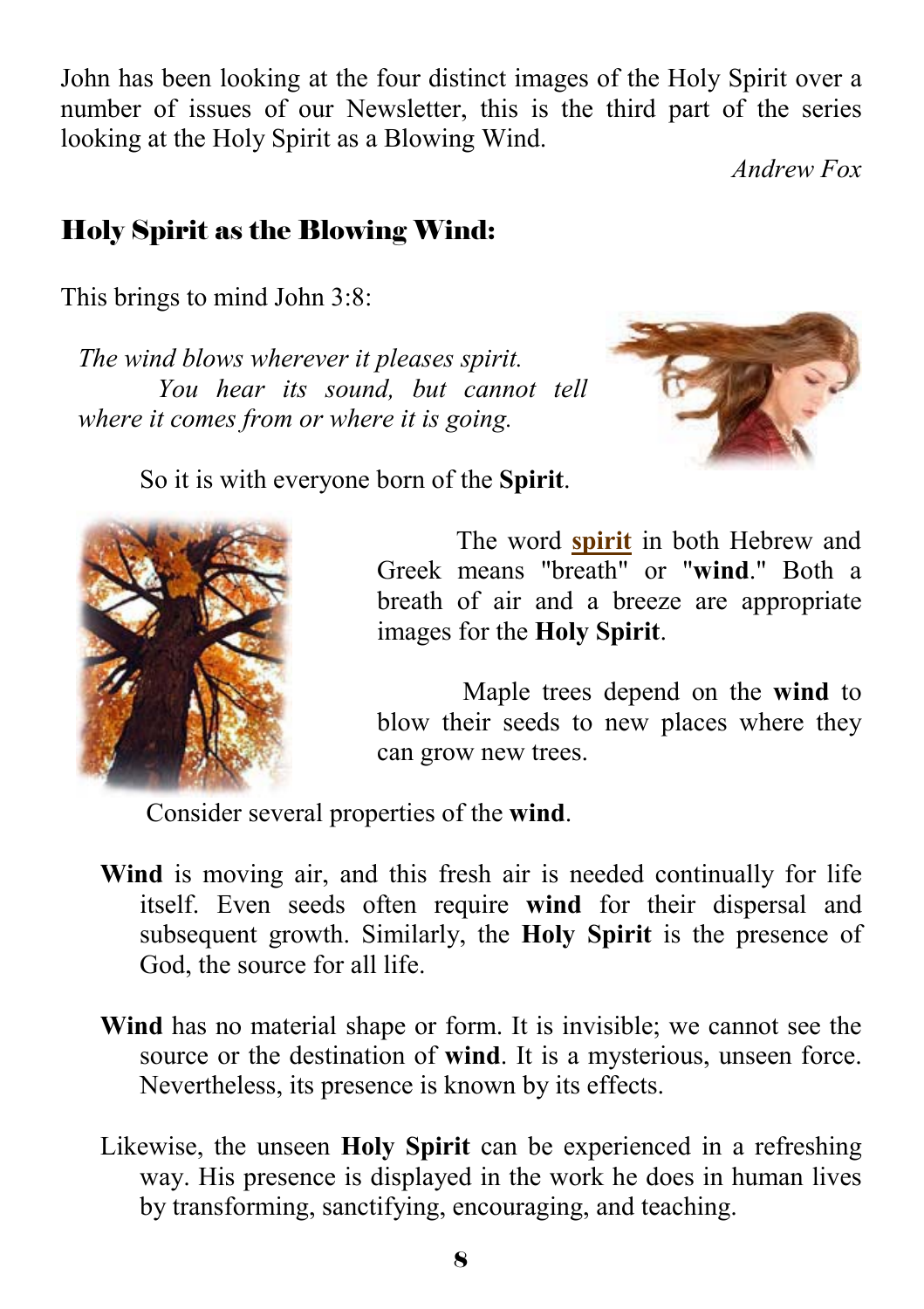**Wind** is a powerful force. It cannot be stopped or controlled by people. Likewise, the **Holy Spirit** is not subject to human control. The moving of the **Holy Spirit** is God at work.

It may be a soft whisper gently rustling the leaves

There is great variety in the **wind**.

on the trees, or it may be a hurricane uprooting



trees.

Hot air balloons go wherever the **wind** takes them.

 Likewise, the **Holy Spirit** may gently bring a person to Christ, such as a little child raised in a Christian home, or he may work in some climactic, dramatic way to bring conviction and conversion to the hardened sinner. In Acts 16, contrast Lydia, whose heart the Lord opened (verse 14), and the jailer, who needed an earthquake to jar him to his spiritual sense (verse 30). In both cases, the **Holy Spirit** did the regenerating work.

A pastor friend of mine told his congregation a story of how one day as he was outside enjoying a breezy afternoon, the Lord reminded him of how sailors recognize the wind. He wrote, "Wind causes small ripples that darken the surface of the water compared to the areas where the wind is not blowing. When the sailor looks out across the water, he'll see a "wind line" moving across the water with the leading edge of the wind.

When sailors see a wind line approaching, they know to prepare for the increased force on the sails and boat. They may have to shift weight to the windward side of the vessel to compensate or they may have to let the sails out a little to prevent being overpowered by the gust. If they've prepared well, the boat will accelerate when the gust hits the sails.

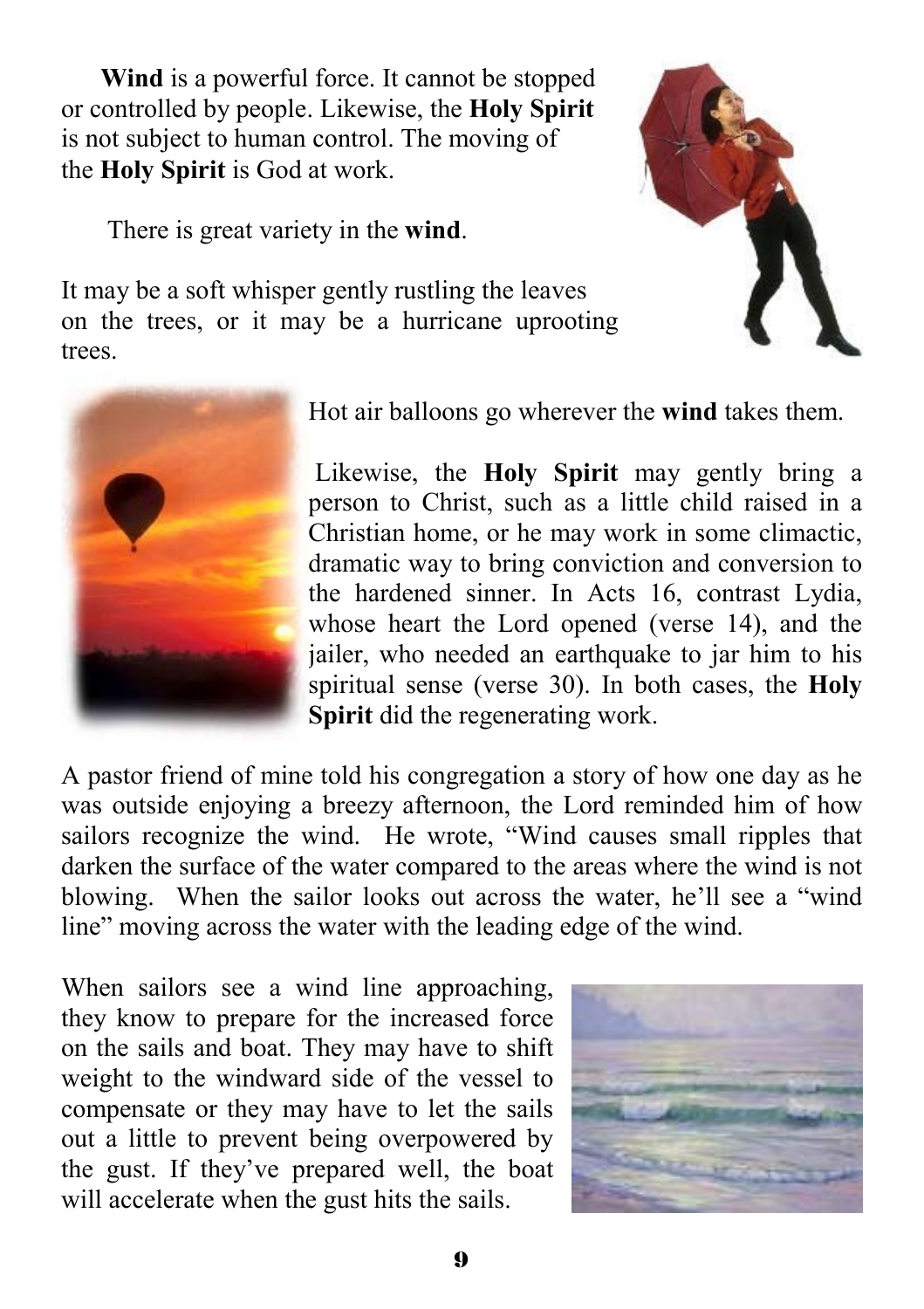A wind line will give a general indication of where a gust is coming from, but often more precise information is needed to sail the boat at its ideal speed. Sailors use "telltales" to help them know the exact direction the wind is coming from. A telltale is simply a little piece of string tied to a mast support or to the sail. The telltale streams in the direction that the wind is blowing.

As I thought of how this might apply to living by the Holy Spirit, I thought of John 3:8 and Romans 8 (above). We are called to be controlled by the Holy Spirit, yet sometimes it may seem challenging to know where the Spirit is leading us. It's during those times that I turn to spiritual wind lines and telltales for help. For example, I find that being in the word, praying, receiving Godly counsel from my pastor and other Christians, and keeping a watchful eye on the circumstances the Lord brings me into all help me discern where the Spirit is leading.

As with the wind, the Holy Spirit's moves will produce telltale signs that we'll be able to recognize as we walk with the Lord and become familiar with his character and ways. Jesus showed us how to do this. He only did what he saw the Father doing: *"I tell you the truth, the Son can do nothing by himself; he can do only what he sees his Father doing, because whatever the Father does the Son also does"* (John 5:19 NIV). We know from the Gospels that Jesus spent much time in prayer during his ministry years. During those times he was no doubt tuning in to the Father's heart via the Holy Spirit and discerning where the Spirit was working. He was also sensitive to the people and circumstances that God put him in. For example, when he withdrew to a secluded place after hearing of John's execution, a large crowd of people followed him there. When Jesus saw them, he *"felt compassion for them and healed their sick*" (Matthew 14:14 NIV).

By heeding the signs and following the Spirit where he is leading, we'll begin to experience the life and peace that comes with living by the Spirit. When we correctly recognize the leading of the Spirit, we can properly prepare ourselves for the move of his power, just as the sailor prepares his boat for a coming gust. In doing so, we'll be best positioned to be perfectly used by God for his purposes.

*John Nyota*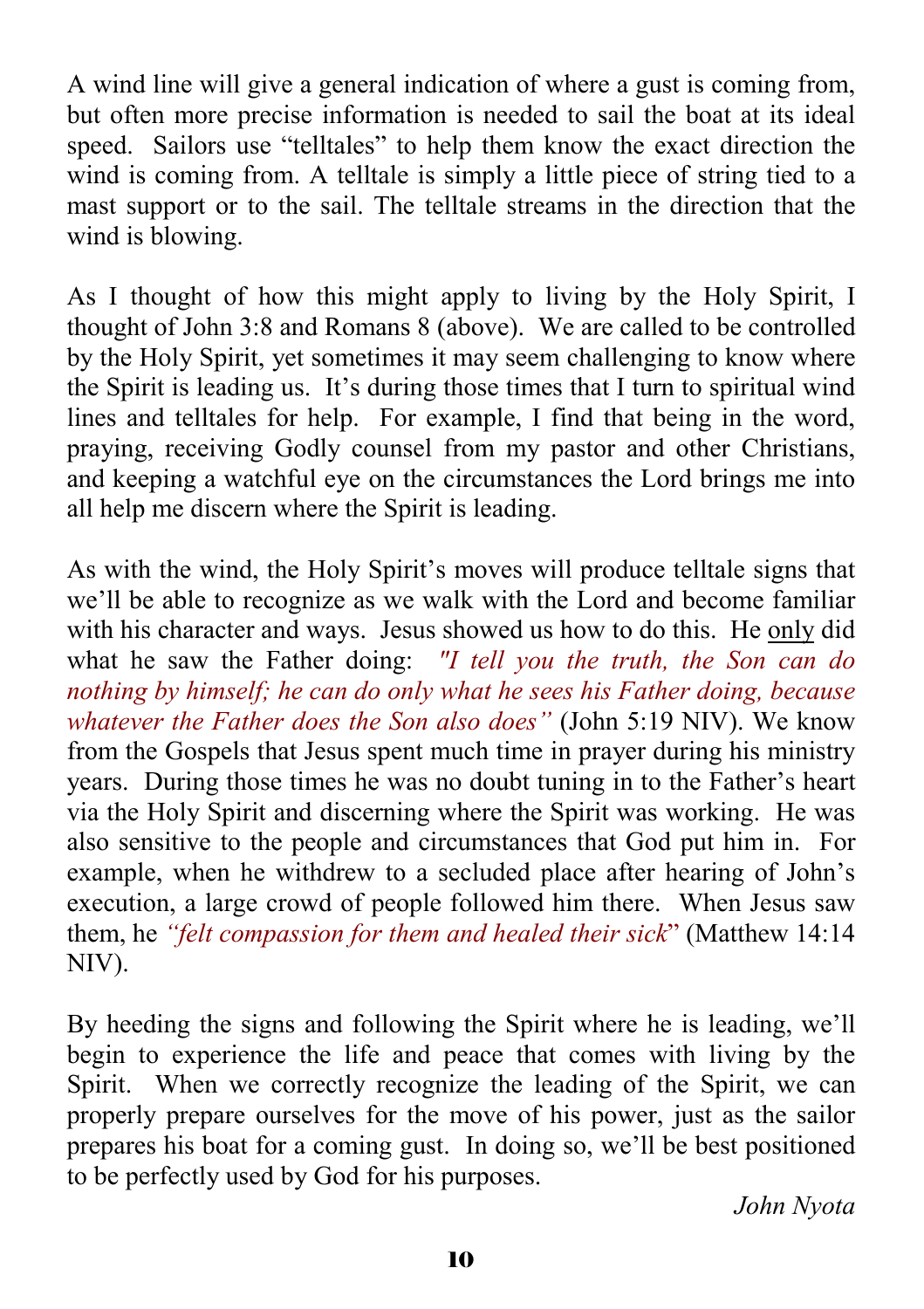### AN INSIGHT INTO A FINANCE & PROPERTY MEETING

I went along to the Finance and property meeting at church not as a member of it but because I wanted to see the presentation of the Phase 4 proposals from the Architect Martin Heijne. [More of that next month].

After the presentation I stayed for the business part of the meeting (even through I was not a voting member) I said nothing just listened and for me to say nothing is something. *I felt like a fly on the wall*. During this part of the meeting John Butland gave a report on the Church finances and O WHAT AN EYE OPENER IT WAS. Let me tell you why. We as a Church have to pay for things just as we do at home. i.e. Electricity, gas, water, etc. and on top of theses bills we have to pay the Wimbledon Circuit for running costs of the Circuit, i.e. Pay for our Ministers upkeep of the manses and the circuit have to pay District and Connectional fee [they have to have money to do the work they do] etc.

Taking all that into account it costs this Church on average £1047.24 per week. Now this is **the eye opener** what we get in each week is on average [including donations for lettings etc] £647.62 that is a DEFICIT of virtually £400.00 per week or £20800.00 per year. So you would be right in thinking that the figurers don't add up and how can we continue in this way. Well the Church is able to continue because it has a bequest from the late Derek Masters, which is keeping us afloat *BUT IT WILL RUN OUT VERY SOON.*

What can we as a Church / individuals do. We must think about what we give. Yes I know it seems that the Church is always asking for money but remember that prices go up Gas, Electricity – they have been going up and up. At the meeting a discussion ensued about what could be done, John has ask on several occasions for people to [if they pay tax] Gift Aid their donations etc. there has been articles in the News Letter and Weekly Notices and on the Projector at the beginning of the morning services. BUT STILL WE DON'T do anything about our giving. (I include myself in not thinking about increasing my giving).

If you are still with me after all my waffle PLEASE, PLEASE think / pray about increasing your giving or our Church WILL CLOSE in the not to distant further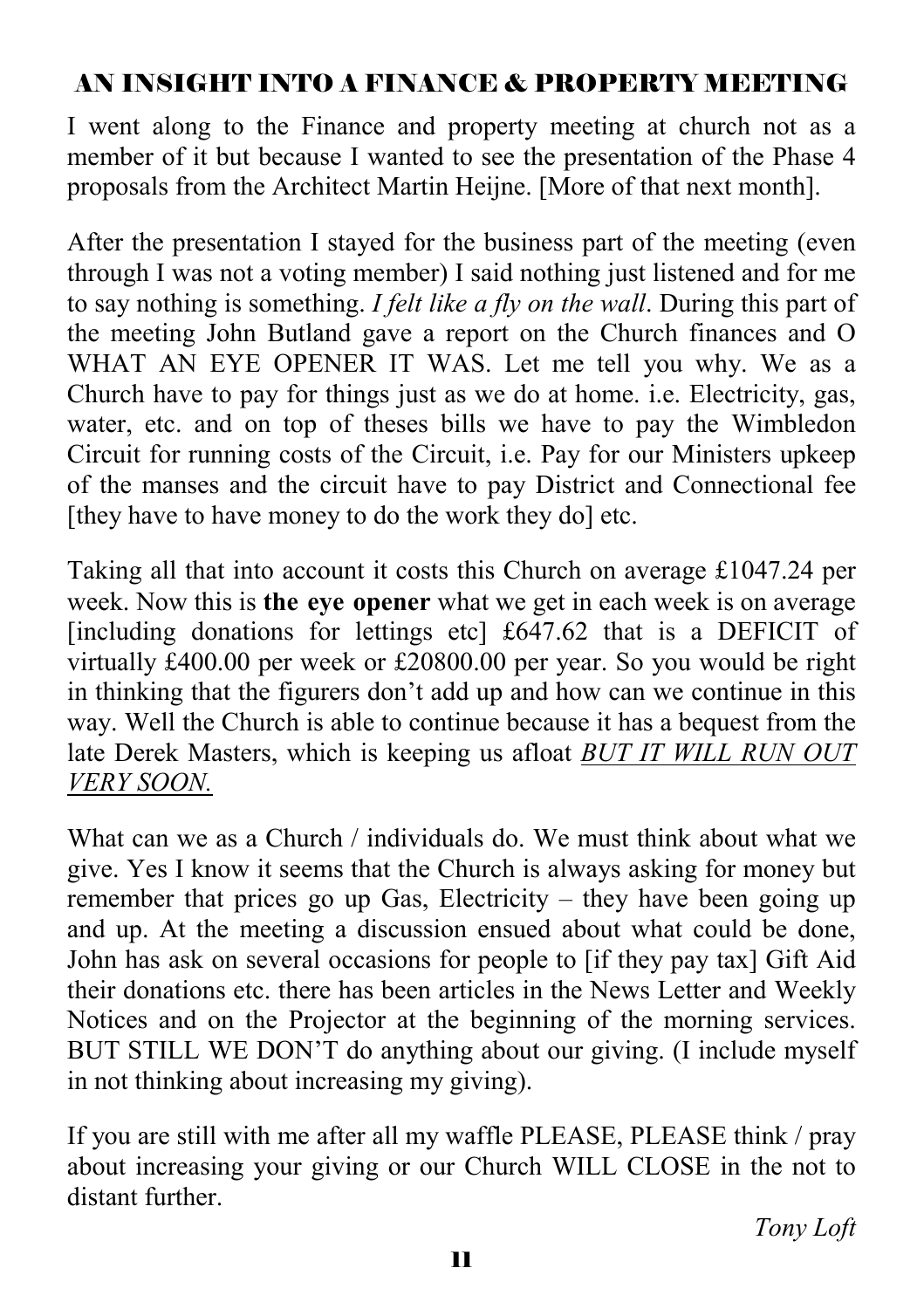### GARDENING DAY



We had such a good time on the last gardening day, I am sure that you are all eager to repeat it. The suggested day is **Saturday 17th March**.

It won't be as strenuous as the last one and with a good turn out we could finish in half a day.

Please try to keep Saturday  $17<sup>th</sup>$  March free!

*Pauline Riley* 

#### THE HILL SINGERS

 $- < 0 > -$ 



The Hill Singers have been performing in the London Borough of Merton for over 50 years, with many past and present members living in the Wimbledon/Raynes Park Area. This is a mixed Chamber choir of around 20 voices, and rehearses on Tuesday evenings at Raynes Park Methodist Church from 7.30-9.30pm. Under its new conductor, Iestyn Evans, the choir's next concert is at 8pm on Saturday  $24<sup>th</sup>$  March at St. Matthew's Church, Durham Road, SW20, when it will perform

"Music for Royal Occasions" by Handel, Haydn and Charpentier.

The Hill Singers are always keen to welcome new members, so why not come to the concert and, if you enjoy what you hear and feel that you would like to join us, then go to our website www.hillsingers.co.uk for further information and concert details. Alternatively, attend one of our Tuesday rehearsals.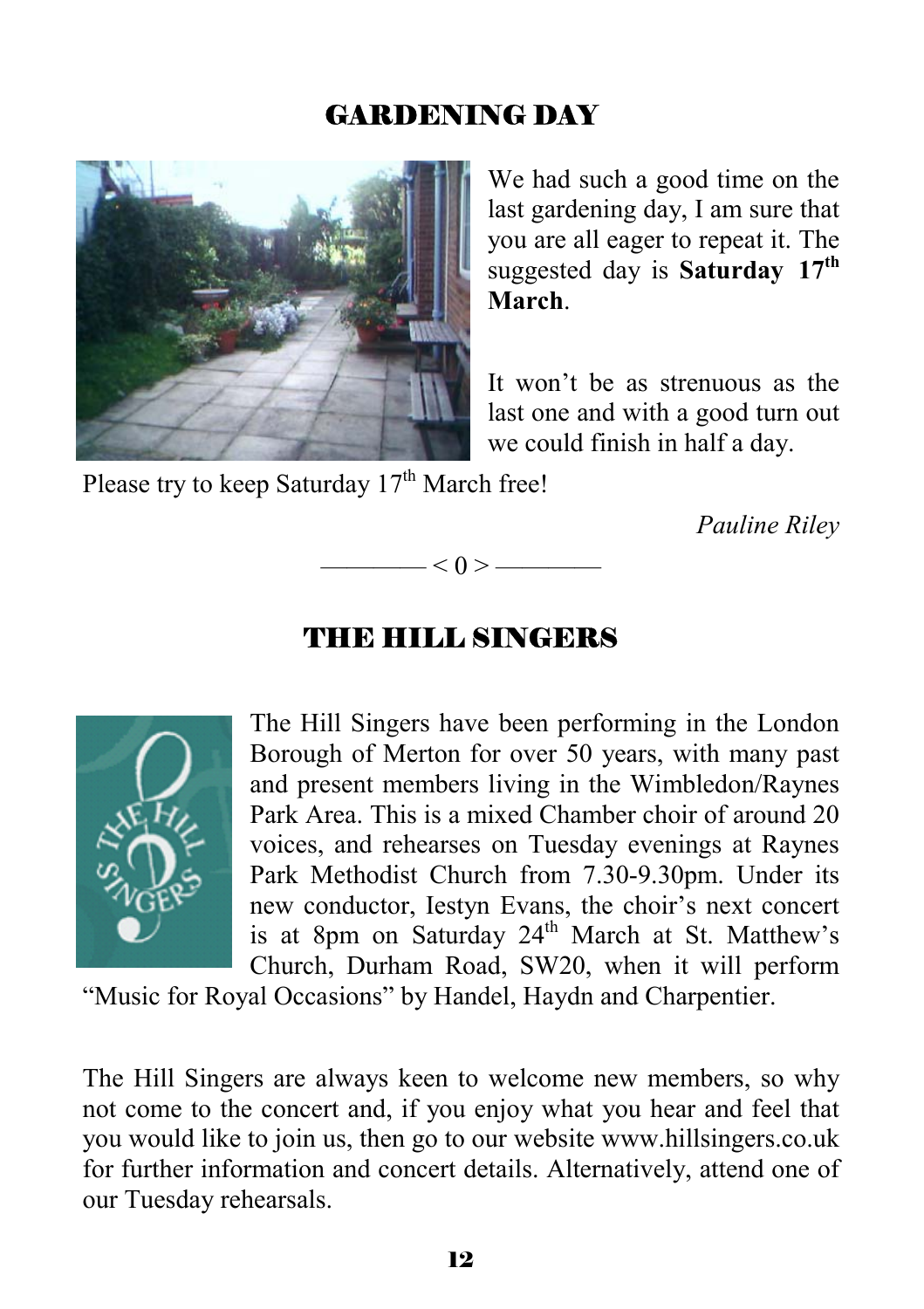## THOUGHT OF THE MONTH - MARCH 2007



Sometimes something that is obvious suddenly strikes us as being significant and meaningful. The other day I was making some marmalade. I put the sugar into the pan, then covered it with water. As soon as the ingredients came together, they changed. The sugar began to melt and the water, absorbing the sugar, became sweeter. Eventually the marmalade, which had begun as liquid, ended up set firm when everything had bonded together and was cooked for the required length of time. Changes had taken

place in all the ingredients before the marmalade was prepared for consumption.

As we read the Gospels, we see that people who came into contact with Jesus were changed. No one can have dealings with him and remain the same. Those who met him were not immediately made perfect. We only have to think about Peter to realise that. But the changes in Peter were obviously for the better, although he slipped back from time to time. Even people like Pilate were at least made to think when confronted by Jesus. We cannot know whether that meeting affected his later life, but it may well have done.

So where do we come in? Well, people of all sorts come into contact with us throughout our daily lives. Some contacts are fleeting, but many can develop as times go by. Contacts that start out seeming to be of no great importance may in due course turn out to result in firm and lasting friendships. Obviously contact with some people is best avoided, but our attitude to ALL other people is of great importance both for us and for them – and that included those we find it difficult to get on with. Turn again to the Gospels and you will find that much of the teaching of Jesus deals with our relationships with other people. Always treating others as we would like them to treat us is more easily said than done!

 P.S. Last month I mentioned that the Men's Supper Club hopes to raise the money to build a house in the poorest part of Egypt as a response to an appeal by the Bible Lands. We have already raised over a hundred pounds so we only have just over nine hundred more to get.

*Bill Cox*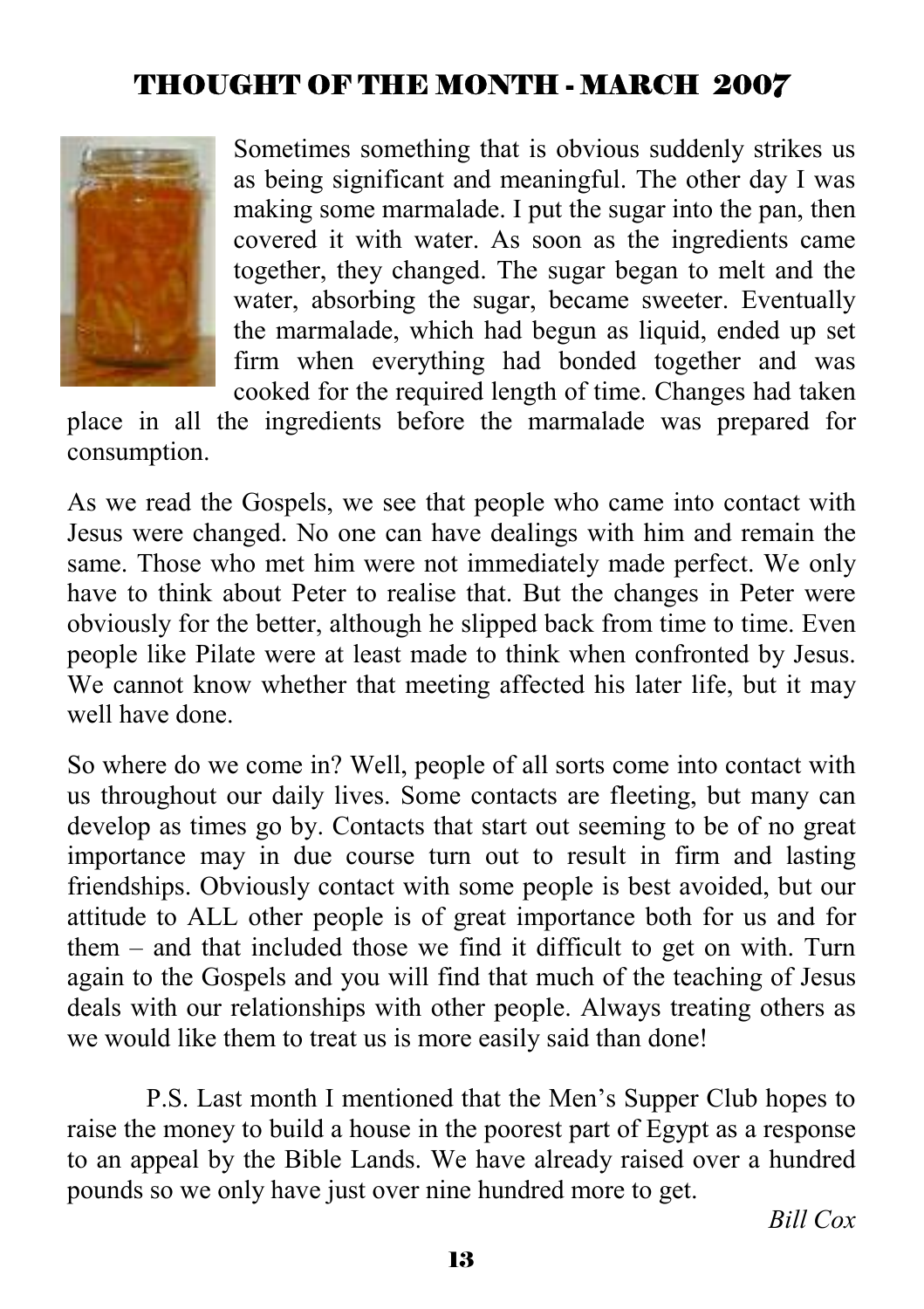

| Fri           | 2              | $12.30 \text{ pm}$      | Luncheon Club                               |  |
|---------------|----------------|-------------------------|---------------------------------------------|--|
| Sun           | $\overline{4}$ | 10.30 am                | All Age Worship led by Valerie Ashcroft     |  |
|               |                | $6.30 \text{ pm}$       | Communion Service led by                    |  |
|               |                |                         | Rev Barrie Tabraham                         |  |
| Mon           | 5              | 2.45 pm                 | Fellowship                                  |  |
| Tue           | 6              | $10-12$ noon            | Coffee and Chat                             |  |
|               |                | $8.00 \text{ pm}$       | Time for Prayer                             |  |
| Weds 7        |                | 7.45 pm                 | Midways Group - Pauline Riley - Peru        |  |
| Sun $11$      |                | 10.30am                 | Communion Service led by Rev John Nyota     |  |
| Mon 12        |                | 3.45 pm                 | Fellowship                                  |  |
|               |                | Tue 13 10-12 noon       | Coffee and Chat                             |  |
|               |                | 8.00 pm                 | Time for Prayer                             |  |
| Fri           | 16             | 12.30 pm                | Luncheon Club                               |  |
| Sat           | 17             |                         | Gardening Day                               |  |
| Sun           | 18             | 10.30am                 | Praise Service led by Mrs Brenda Cannon and |  |
|               |                |                         | Mr Tony Loft                                |  |
| Mon 19<br>Tue | 20             | 3.45 pm<br>$10-12$ noon | Fellowship<br>Coffee and Chat               |  |
|               |                |                         |                                             |  |
|               |                | 7.30 <sub>pm</sub>      | Men's Supper Club - Valerie Felton - Bali   |  |
|               |                | $8.00 \text{ pm}$       | Time for Prayer                             |  |
| Weds 21       |                | 7.45 pm                 | Midways Group - Homestart of Merton         |  |
| Sat           | 24             | $10-1$ pm               | BIG BRUNCH proceeds to the Rafiki Trust     |  |
| Sun $25$      |                | 10.30am                 | Morning Service led by Rev John Nyota       |  |
|               |                | 6.30 <sub>pm</sub>      | Bible Study led by Rev Barrie Tabraham      |  |
| Mon $26$      |                | 3.45 pm                 | Fellowship                                  |  |
| Tue 27        |                | $10-12$ noon            | Coffee and Chat                             |  |
|               |                |                         |                                             |  |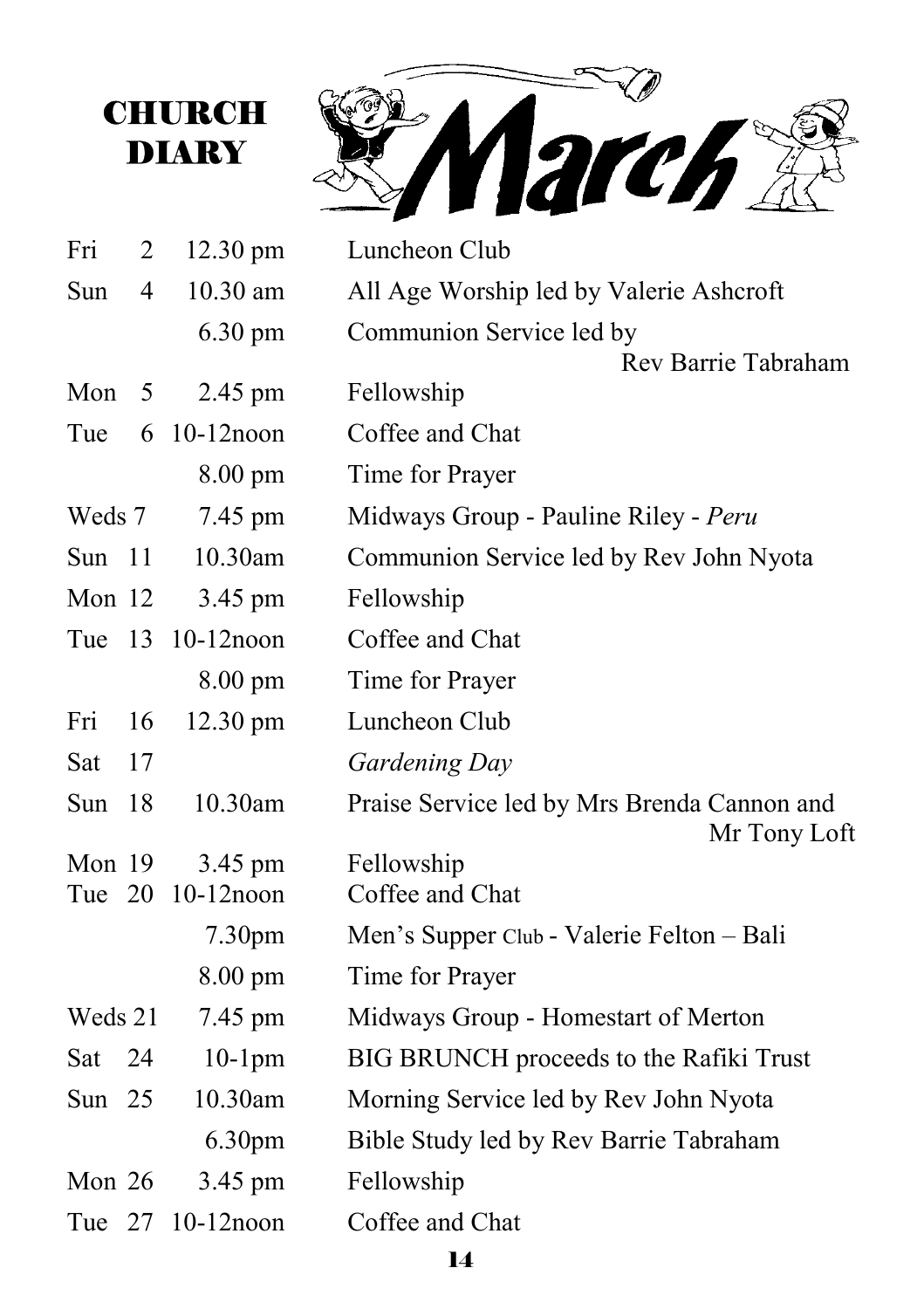Tue 27 8.00 pm Time for Prayer

*Please refer to the Website (www.martinway.org.uk) or Weekly Notice Sheet for any additional information* 

—— $< 0 > -$ 

We wish all of those who celebrate a birthday

in March a very

*Happy Birthday*   $<$  0 >  $-$ 



# THE FAIRTRADE FOUNDATION QUIZ ANSWERS

- 1. Blue and Green
- 2. George Alagiah
- 3. Mexico

4. Answer = (c). Green & Black's Maya Gold Chocolate

5. Cafédirect – it is now the UK's sixth biggest coffee company

6. The Co-operative and Sainsbury's

7. Dominica, St Lucia, St Vincent & the Grenadines, Grenada

8. Red

- 9. Answer  $=$  (a) Garstang
- 10. Virgin Trains
- 11. The Co-operative in 2003
- 12. White chocolate
- 13. Gail Porter

14. Fifteen. The other six are USA, Canada, Mexico, Japan, Australia and New Zealand.

15. India, Peru, Mali, Cameroon, and Senegal.

16. It was crocodile-infested

17. Honey

18. Answer =  $(c)$  more than 2,000

19. Fairtrade certified wines come from Chile, Argentina and South Africa

18. Answer = (c) over 750,000

19. Banana Link, CAFOD, Christian Aid, The Methodist Relief & Development Fund, The National Federation of Women's Institutes (NFWI), Nicaragua Solidarity Campaign, Oxfam, People & Planet, Shared Interest Foundation, SCIAF (Scottish Catholic International Aid Fund), Tearfund, Traidcraft Exchange, United Reformed Church, The World Development Movement.

- 22. Mangoes
- 23. Coconuts

24. Coffee. The film follows the fortunes of Tadesse Meskela of the Oromia Co-operative Farmers Union in Ethiopia.